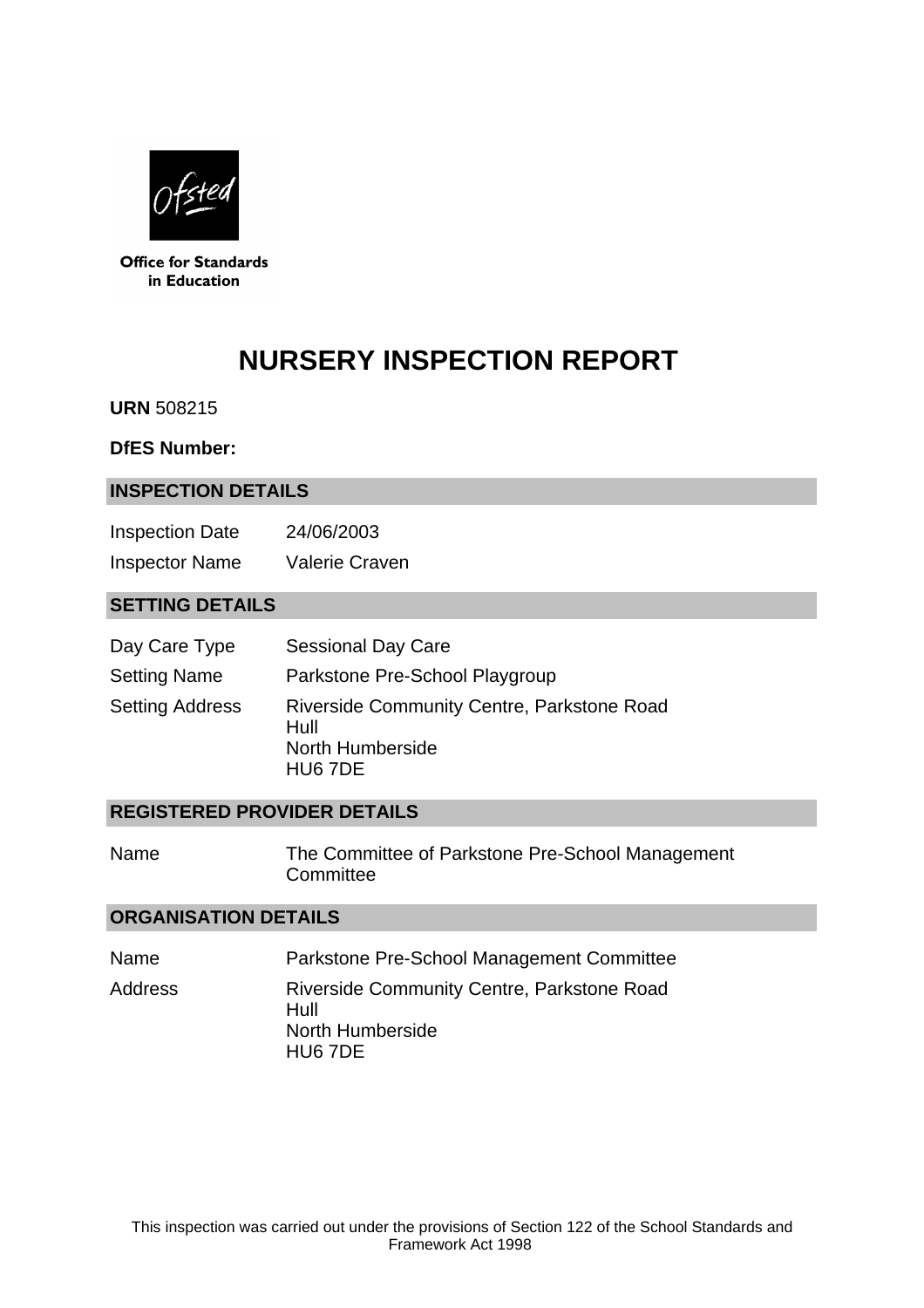## **ABOUT THE INSPECTION**

The purpose of this inspection is to assure government, parents and the public that the nursery education for funded three and four year old children is of an acceptable quality. Inspection of nursery education also identifies strengths and weaknesses so that providers can improve the quality of educational provision and help children to achieve the early learning goals (elgs) by the end of the Foundation Stage. This inspection report must be made available to all parents.

If the setting has been inspected previously, an action plan will have been drawn up to tackle issues identified. This inspection, therefore, must also assess what progress has been made in the implementation of this plan.

#### **Information about the setting**

Parkstone Playgroup opened about twenty-one years ago and provides sessional care for the locality and surrounding areas. This well established playgroup is located on the outskirts of Kingston-Upon-Hull in East Yorkshire. It is managed by a committee of parents, and on a day-to-day basis by the playgroup team leader. Care takes place in the Riverside Community Centre building, mainly in the large hall. Children have supervised access to an adjoining smaller room, outdoor secure play area, and also the centre's toilet facilities.

The playgroup has 43 children on roll, and is currently registered to care for a maximum of 26 children between the ages of two and a half up to five years old. This includes 11 three-year-olds in receipt of funding, and 32 four-year-olds in receipt of funding. One of the funded children has been identified as having special educational needs. None of the funded children are learning English as an additional language. The playgroup is open for five sessions each week during local school term times. There are four morning sessions a week, taking place every Monday, Tuesday, Wednesday and Friday. Morning sessions start at 9.15 am and finish at 12.00 noon. There is one afternoon session a week, taking place on Tuesday. The afternoon session starts at 12.45 pm and finishes at 3.15 pm.

There are a total of ten permanent part-time members of staff who work with the playgroup children. This includes staff who have a wide range of childcare experiences, some who hold recognised qualifications, a few that are unqualified, whilst others are working towards these. Staff receive support from the local Early Years Development and Childcare Partnership, including advisory teacher support, and opportunities to attend locally organised training courses. The playgroup staff are members of the Pre-School Learning Alliance.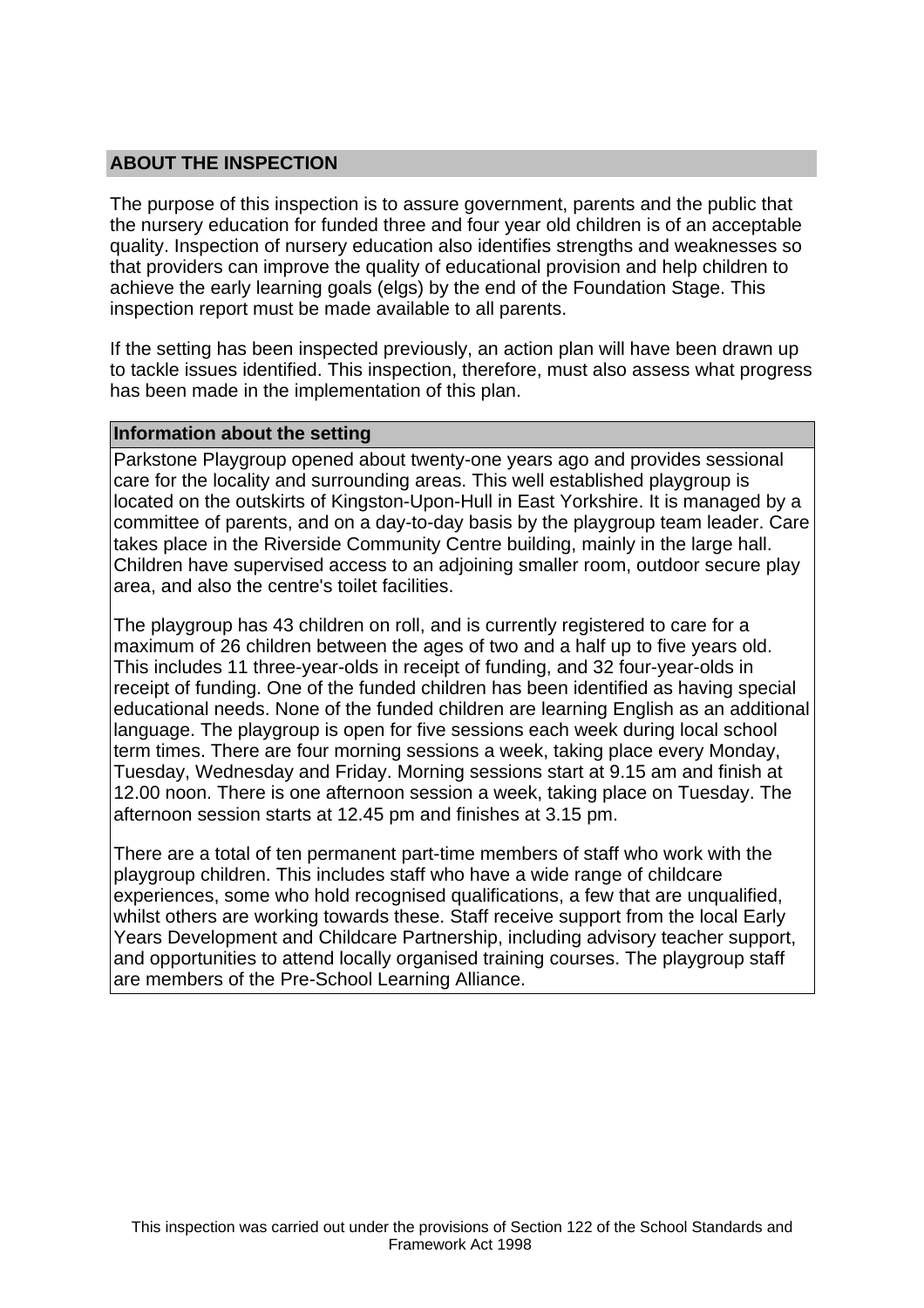# **INSPECTION OF THE NURSERY EDUCATION PROVISION FOR FUNDED THREE AND FOUR YEAR OLDS.**

## **How effective is the nursery education?**

Parkstone Playgroup is a well established setting that serves the locality and surrounding areas well. It provides a welcoming environment for children to settle and learn.

Children who are three-years-old and four-years-old are making generally good progress overall towards the achievement of the early learning goals. They are making very good progress in the area of physical development. Generally good progress is made in the areas of personal, social and emotional development, communication, language and literacy, mathematical development and creative development. Limited progress is made in the area of knowledge and understanding of the world.

Quality of teaching is generally good. Staff are experienced at supporting children with identified special educational needs. This includes working closely with children's parents and other professionals involved. There is, however, scope to continue to develop staff's knowledge and understanding of the early learning goals, extend the plans for the overall educational provision, and to find an improved way of organising learning resources.

Leadership and management is generally good. There is a clear commitment by the committee, playgroup team leader and staff, to improve the care and education for all children. This includes the development and implementation of a comprehensive set of new policies and procedures to guide staff's practices. There is, however, scope to continue to regularly assess the strengths and weaknesses of the overall provision of the playgroup.

Partnership with parents and carers is very good. They are actively encouraged to be involved in their child's learning, such as when children choose a book to take home to further practice their early reading skills with the help of their parents. Parents are provided with quality information about the playgroup and its provision, are encouraged to share what they know about their child, and are informed of their child's progress.

## **What is being done well?**

- Staff's support of children with identified special educational needs. This includes working closely with children's parents and other professionals involved.
- The clear commitment by the committee, playgroup team leader and staff, to improve the care and education for all children. This includes the development and implementation of a comprehensive set of new policies and procedures to guide staff's practices.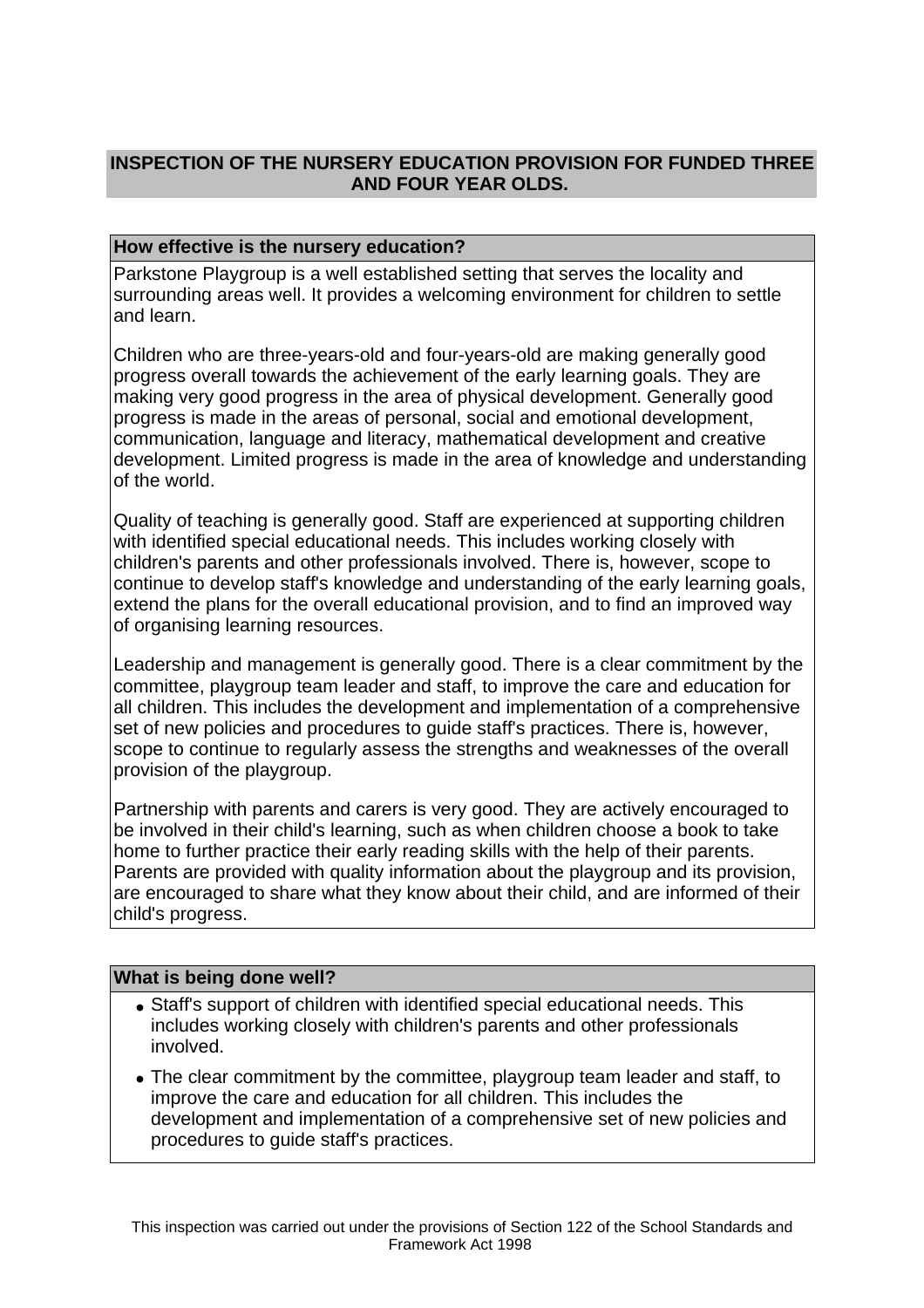- Children's relationships with each other and the staff, often shown when working as part of a small group, such as during 'group craft activities', when children take turns and share the resources and equipment fairly.
- Children's ability to link sounds and letters, clearly supported by a focus on an 'alphabet letter of the week', such as 'r'.
- Children's ability to recognise and recreate mathematical patterns, usually through the use of resources, such as different sized and coloured plastic models of teddy bears, placing these in the correct sequence on a set of related activity cards.
- Parent's active involvement in their child's learning, such as when children choose a book to take home to further practice their early reading skills with the help of their parents.

#### **What needs to be improved?**

- Encouragement of children's personal independence skills, and their ability to select resources for themselves and work independently.
- Range of opportunities for children to read and recognise their own names and familiar words.
- Development of children's understanding of addition when two groups of objects are combined, particularly through practical activities, and especially for those children who are four-years-old.
- Variety of technology items used to help support children's learning, and opportunities to celebrate festivals around the world.
- Planned activities that encourage children to respond in a variety of ways to what they touch and feel.
- Staff's knowledge and understanding of the early learning goals, extension of the plans for the overall educational provision, and to find an improved way of organising learning resources.
- Frequency of the assessment of the strengths and weaknesses of the overall provision of the playgroup.

#### **What has improved since the last inspection?**

The Parkstone Playgroup staff have made generally good progress since the last inspection, and this has had a positive impact on children's learning. There are four main improvements linked to the previous key issues:

Staff's knowledge and understanding of the stepping stones leading to the achievement of the early learning goals has improved, enabling children's learning to be developed more in line with their ages and capabilities. This key issue, however, continues to remain in this report. The use of further effective questioning that challenges children to think and explain their thoughts, ideas and feelings. Extended opportunities for children to increase their knowledge of the link between sounds and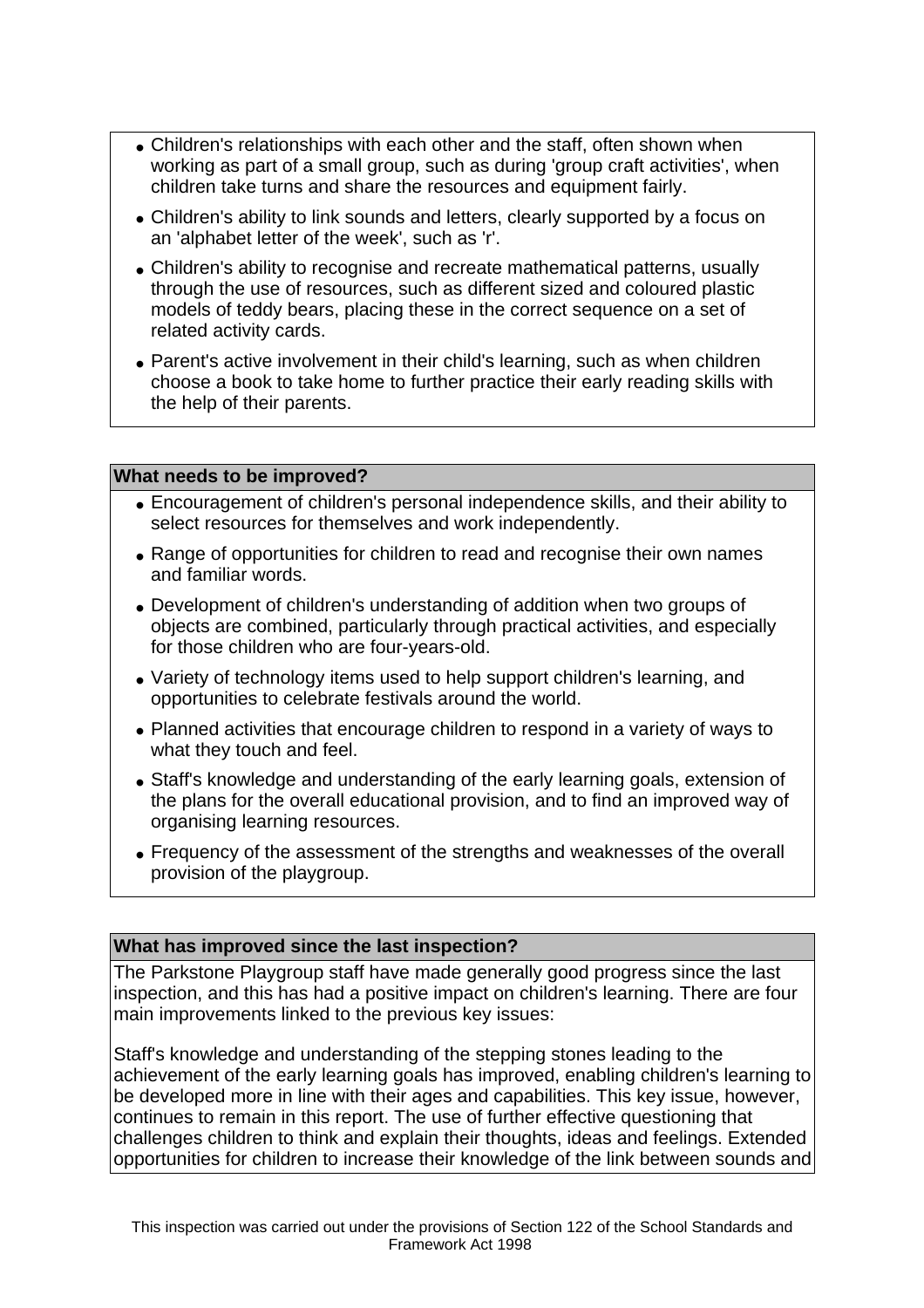letters. The development of more opportunities for children to say and use numbers, and their mathematical ideas and methods to solve practical problems.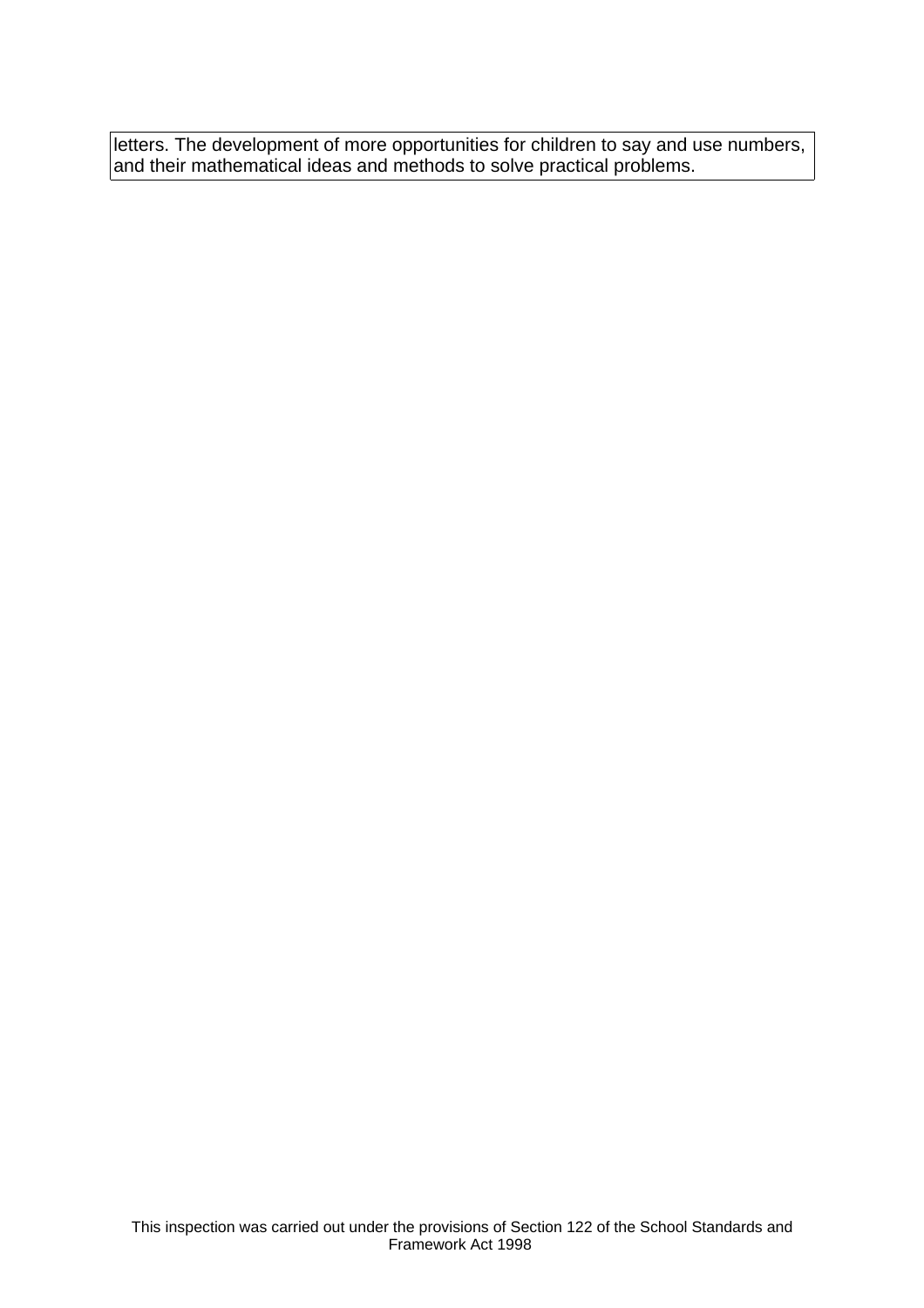# **SUMMARY OF JUDGEMENTS**

## **PERSONAL, SOCIAL AND EMOTIONAL DEVELOPMENT**

Judgement: Generally Good

Children make generally good progress in personal, social and emotional development. Children have formed good relationships with each other and the staff, shown when working as part of a small group, such as during 'group craft activities', when children take turns and share the resources and equipment fairly. There are, however, limited opportunities for children to develop their personal independence skills, and their ability to select resources for themselves and work independently.

# **COMMUNICATION, LANGUAGE AND LITERACY**

Judgement: Generally Good

Children make generally good progress in communication, language and literacy. Children are developing their ability to link sounds and letters, clearly supported by a focus on an 'alphabet letter of the week', such as 'r'. They are encouraged to talk and listen during 'circle time', and are extending their vocabulary when learning new words linked to a current theme focus. There are, however, limited opportunities for children to read and recognise their own names and familiar words.

# **MATHEMATICAL DEVELOPMENT**

Judgement: | Generally Good

Children make generally good progress in mathematical development. Children are able to recognise and recreate mathematical patterns, usually through the use of resources, such as different sized and coloured plastic models of teddy bears. There are, however, limited opportunities for children to develop an understanding of addition when two groups of objects are combined, particularly through practical activities, and especially for those children who are four-years-old.

# **KNOWLEDGE AND UNDERSTANDING OF THE WORLD**

Judgement: Significant Weaknesses

Children make limited progress in knowledge and understanding of the world. Children are encouraged to develop their joining and building skills, often in the 'construction area', and when making models using everyday materials. They can observe the patterns and changes in the weather, recording these on a daily weather chart. There are, however, limited opportunities for children to use technology items to help support their learning, and to celebrate festivals around the world.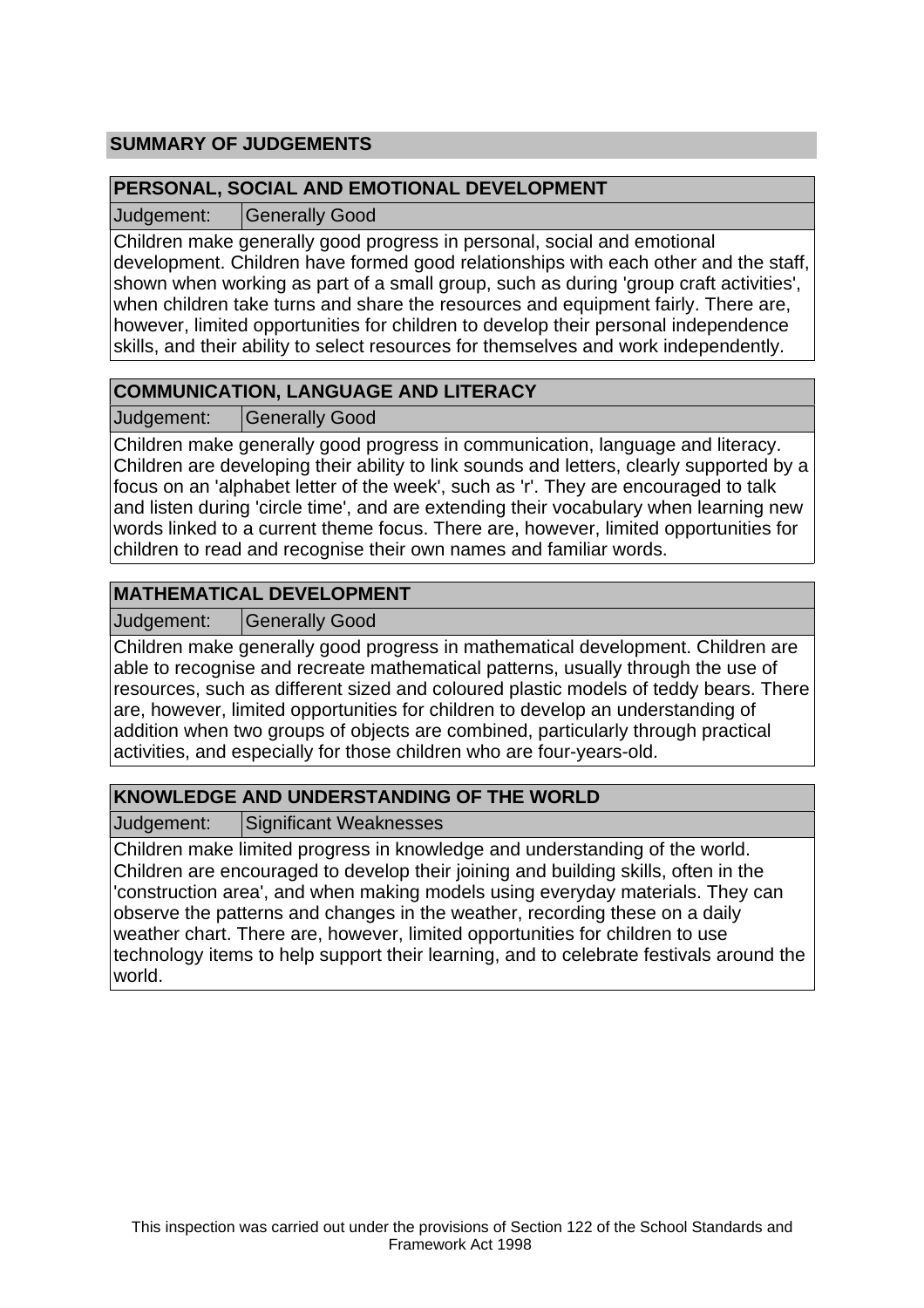# **PHYSICAL DEVELOPMENT**

Judgement: Very Good

Children make very good progress in physical development. Children are developing their small muscles through handling a wide range of tools, including art and craft tools, and also objects, construction and malleable materials. They are skilful at using scissors when cutting out pictures, and at using glue sticks to secure these pictures onto a piece of paper: and are able to move about confidently when working on climbing and balancing equipment, sometimes as part of an 'obstacle course'.

# **CREATIVE DEVELOPMENT**

Judgement: | Generally Good

Children make generally good progress in creative development. Children are frequently encouraged to use their imagination through role-play activities, such as spending some time in the playgroup's 'travel agents', by operating finger puppets as part of a puppet theatre activity, or by wearing one of the many colourful costumes, including one of a 'cat' and a 'pumpkin'. There are, however, limited opportunities for children to respond in a variety of ways to what they touch and feel.

**Children's spiritual, moral, social, and cultural development is fostered appropriately.**